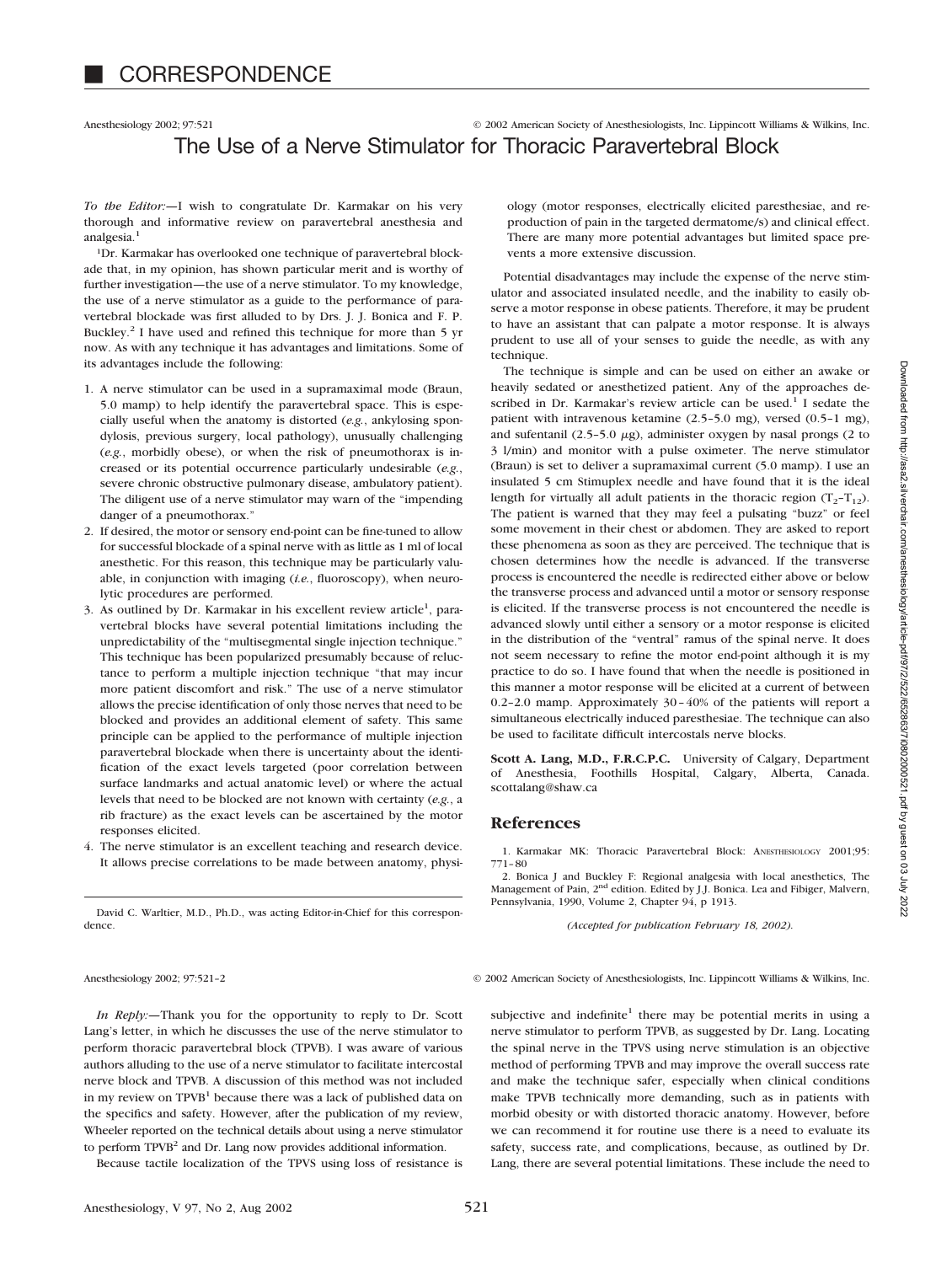dence.

use relatively high current intensity (1–5 mA) during initial simulation that can induce paresthesia, inability to readily observe a motor response in obese patients, and the need for an assistant to palpate the chest for the motor response. Moreover, local anesthetic injected at one thoracic level can spread to the contiguous levels (depending on the volume injected) where it may either modify or abolish the intercostal motor response to spinal nerve stimulation predisposing to deep needle insertion and possible pleural puncture during a multiple injection TPVB. Despite some of these potential limitations the technique of

David C. Warltier, M.D., Ph.D., was acting Editor-in-Chief for this correspon-

using nerve stimulation to perform TPVB is definitely worthy of further investigation.

**Manoj K. Karmakar, F.R.C.A.** Department of Anaesthesia and Intensive Care, The Chinese University of Hong Kong, Prince of Wales Hospital, Shatin, NT, Hong Kong. karmakar@cuhk.edu.hk

## **References**

1. Karmakar MK: Thoracic paravertebral block. ANESTHESIOLOGY 2001; 95(3): 771–80

2. Wheeler LJ: Peripheral nerve stimulation end-point for thoracic paravertebral block. Br J Anaesth 2001; 86(4):598–9

*(Accepted for publication February 18, 2002).*

Anesthesiology 2002; 97:522 © 2002 American Society of Anesthesiologists, Inc. Lippincott Williams & Wilkins, Inc.

# Useful Information about the pharmacokinetics and Pharmacodynamics of Midazolam and Lorazepam

*To the Editor:—* Barr *et al.*<sup>1</sup> have provided useful information about the pharmacokinetics and pharmacodynamics of midazolam and lorazepam when administered by infusion to intensive care patients. However, their conclusions may be misleading and are at variance with other published data.

Methodologically, it is notable that Barr *et al.*<sup>1</sup> report a mean duration of lorazepam infusion more than twice that for midazolam (36.94 *vs.* 15.02 h, respectively), and that the SD of lorazepam infusion duration was approximately 31 h. These differences could easily explain the prolonged time to awakening and extubation associated with lorazepam administration. It is also unfortunate that the authors did not better standardize the analgesic regimens between the two groups, or at least report the doses of fentanyl administered. Differences in drug potency may have been related to the success of the associated analgesic regimen.

Swart *et al.* previously compared the pharmacology of midazolam and lorazepam in a randomized, double-blind trial of critically ill patients.<sup>2</sup> Swart studied a larger and much more ill (Apache II score of approximately 26 *vs.* 9 in the Barr study) group of patients, one that may be more representative of the type of patients requiring continuous infusions of sedative drugs. In addition, patients received sedative infusions for a much longer duration of time in the Swart study (141 *vs.* 15 h). Although Swart *et al.'*s pharmacokinetic analysis was not as sophisticated as Barr *et al.'*s, they did report a longer elimination half life for lorazepam than midazolam (13.8 *vs.* 8.9 h, respectively). However, there was much more variability in midazolam's half life, with a range extending from 2.2–35.5 h. In contrast to Barr *et al.*, Swart found that the infusion rate of midazolam required to achieve a comparable

*In Reply:—*We appreciate the points raised by Dr. Deem. Our manuscript addresses the differences in infusion duration.<sup>1</sup> To briefly recapitulate: this was a double-blind, randomized study. Occasionally randomization fails to divide patient covariates evenly between groups. The smaller the study, and the more covariates considered, the more likely it is that not all covariates will be evenly divided between groups. Since randomization failed to provide similar durations of infusions, we used a model-based approach to draw clinical inference from the fundamental PK/PD characteristics. Those inferences support our conclusions. The half-lives reported for midazolam (10 h) and lorazepam (16 h) in our manuscript are consistent with the published PK of midazolam<sup>2-7</sup> and lorazepam.<sup>7-12</sup>

level of sedation was approximately 15 times higher than for lorazepam, despite administration of comparable doses of fentanyl. In addition, Swart *et al.* found that patients achieved the desired level of sedation more frequently with lorazepam than midazolam. Finally, the average daily drug cost was approximately 10 times higher with midazolam than lorazepam.

A comparison of the two studies mentioned above reveals the complexity of sedation of critically ill patients. In the spirit of contextsensitive half-life, the pharmacokinetics of a particular drug may vary markedly with the duration of administration, severity of illness, and so on. Despite the evidence of prolonged sedation in association with lorazepam use in the intensive care unit presented by Barr *et al.*, lorazepam may be a more effective and cheaper agent than midazolam "in the long run."

**Steven Deem, M.D.** Harborview Medical Center, Seattle, Washington. sdeem@u.washington.edu

### **References**

1. Barr J, Zomorodi K, Bertaccini EJ, Shafer SL, Geller E: A double-blind, randomized comparison of IV: Lorazepam versus midazolam for sedation of ICU patients via a pharmacologic model. ANESTHESIOLOGY 2001; 95:286–98

2. Swart EL, van Schijndel RJ, van Loenen AC, Thijs LG: Continuous infusion of lorazepam versus midazolam in patients in the intensive care unit: Sedation with lorazepam is easier to manage and is more cost-effective. Crit Care Med 1999; 27:1461–5

*(Accepted for publication March 4, 2002.)*

Anesthesiology 2002; 97:522-3 © 2002 American Society of Anesthesiologists, Inc. Lippincott Williams & Wilkins, Inc.

As explained in the manuscript, fentanyl was administered by targetcontrolled infusion, set to 1.5 ng/ml. Because this was a randomized study, the concept of "standardizing analgesic regimens between groups" is irrelevant. There was no difference in the fentanyl administered to the two groups, nor in the "success of the associated analgesic regimen."

Swart *et al*. reported that 5 of 6 patients with delayed midazolam elimination had been treated with erythromycin for more than 2 days.<sup>7</sup> Obviously such patients should be treated with drugs not metabolized by CYP 3A4, such as lorazepam. Absent those patients, the variability in midazolam and lorazepam reported by Swart was similar to what we observed in our patients, none of who received erythromycin. We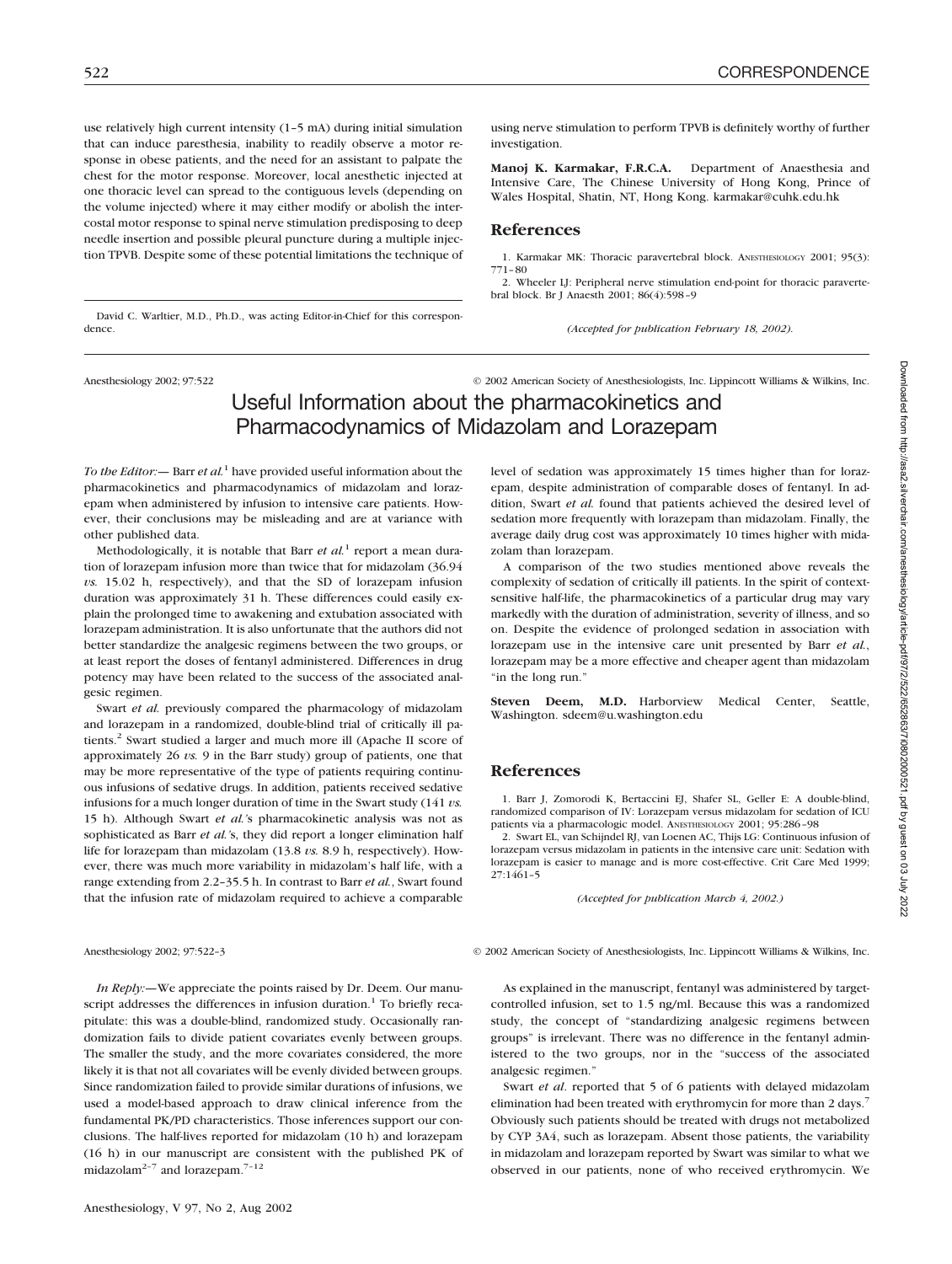cannot explain why Swart *et al*. were unable to achieve the desired level of sedation with midazolam, despite *average* infusions rates of 16 mg/hr. In our experience, adequate sedation, including complete unconsciousness, can be achieved with either drug, and at far lower doses of midazolam than reported by Swart.

As Dr. Deem notes, Swart *et al* report a 15-fold difference in infusion rates between midazolam and lorazepam. This is much higher than in our study or in other published comparisons of midazolam and lorazepam in the intensive care unit. $13,14$  Of note, the dosing differences for midazolam and lorazepam reported by Swart *et al*. correspond exactly with the concentration differences of drugs in their syringes: 0.33 mg/ml of lorazepam *versus* 5 mg/ml of midazolam. Swart *et al*. titrated to deep levels of sedation, where drug effect is difficult to assess precisely. In this study design, lack of precise titration to drug effect would be expected to produce a 15-fold potency difference by default. We believe this is the most likely explanation for their anomalous results.

Our manuscript documents that both midazolam and lorazepam are effective drugs for intensive care unit sedation, and provides guidelines in administering them to achieve comparable results. We did not address which drug was cheaper in the long run, which is a complex question involving far more than drug acquisition costs.

**Juliana Barr, M.D., Steven L. Shafer, M.D., Eran Geller, M.S., M.D.** VA Palo Alto Health Care System, Stanford University School of Medicine, Palo Alto, California. barrj@leland.stanford.edu

# **References**

1. Barr J, Zomorodi K, Bertaccini EJ, Shafer SL, Geller E: A double-blind, randomized comparison of IV lorazepam *versus* midazolam for sedation of ICU patients *via* a pharmacologic model. ANESTHESIOLOGY 2001; 95:286–98

2. Dirksen MS, Vree TB, Driessen JJ: Clinical pharmacokinetics of long-term

infusion of midazolam in critically ill patients: Preliminary results. Anaesth Intensive Care 1987; 15:440–4

3. Maitre PO, Funk B, Crevoisier C, Ha HR: Pharmacokinetics of midazolam in patients recovering from cardiac surgery. Eur J Clin Pharmacol 1989; 37:161–6 4. Boulieu R, Lehmann B, Salord F, Fisher C, Morlet D: Pharmacokinetics of

midazolam and its main metabolite 1-hydroxymidazolam in intensive care patients. Eur J Drug Metab Pharmacokinet 1998; 23:255–8

5. Zomorodi K, Donner A, Somma J, Barr J, Sladen R, Ramsay J, Geller E, Shafer SL: Population pharmacokinetics of midazolam administered by target controlled infusion for sedation following coronary artery bypass grafting. ANESTHESIOLOGY 1998; 89:1418–29

6. Bjorkman S, Wada DR, Berling BM, Benoni G: Prediction of the disposition of midazolam in surgical patients by a physiologically based pharmacokinetic model. J Pharm Sci 2001; 90:1226–41

7. Swart EL, van Schijndel RJ, van Loenen AC, Thijs LG: Continuous infusion of lorazepam versus medazolam in patients in the intensive care unit: Sedation with lorazepam is easier to manage and is more cost-effective. Crit Care Med 1999; 27:1461–5

8. Greenblatt DJ, Comer WH, Elliott HW, Shader RI, Knowles JA, Ruelius: Clinical pharmacokinetics of lorazepam. III. Intravenous injection. Preliminary results. J Clin Pharmacol 1977; 17(8–9):490–4

9. HW Kyriakopoulos AA, Greenblatt DJ, Shader RI: Clinical pharmacokinetics of lorazepam: a review. J Clin Psychiatry 1978; 39:16–23

10. Greenblatt DJ, Shader RI, Franke K, MacLaughlin DS, Harmatz JS, Allen MD, Werner A, Woo E: Pharmacokinetics and bioavailability of intravenous, intramuscular, and oral lorazepam in humans. J Pharm Sci 1979; 68:57–63

11. Greenblatt DJ: Clinical pharmacokinetics of oxazepam and lorazepam. Clin Pharmacokinet 1981; 6: 89–105

12. Aaltonen L, Kanto J, Arola M, Iisalo E, Pakkanen A: Effect of age and cardiopulmonary bypass on the pharmacokinetics of lorazepam. Acta Pharmacol Toxicol 1982; 51:126–31

13. Pohlman AS, Simpson KP, Hall JB: Continuous intravenous infusions of lorazepam versus midazolam for sedation during mechanical ventilatory support: A prospective, randomized study. Crit Care Med 1994; 22:1241–7

14. Krosner SM, Lin HM, Nagy K: Efficacy and cost: Comparison of lorazepam and midazolam for continuous IV sedation in critically injured trauma patients. Crit Care Med 1994; 22:A54

*(Accepted for publication March 4, 2002.)*

Anesthesiology 2002; 97:523–4 © 2002 American Society of Anesthesiologists, Inc. Lippincott Williams & Wilkins, Inc. Increased Total Positive End-Expiratory Pressure Does Not Improve Hypoxemia during One-Lung Ventilation

*To the Editor:—*We were interested to read the article by Slinger *et al.* regarding the effect of positive end-expiratory pressure (PEEP) on arterial oxygenation during one-lung ventilation  $(OLV)$ .<sup>1</sup> When application of 5 cm  $H_2O$  PEEP to the ventilated lung causes total PEEP (plateau end-expiratory pressure) to increase from a low level toward the maximum curvature point (so-called "lower inflection point") on the static inspiratory pressure-volume (PV) curve during OLV, arterial oxygenation is improved. However, we have two comments regarding the conclusions made.

First, the "lower inflection point" on the inspiratory PV curve does not accurately indicate PEEP required to prevent end-expiratory lung collapse in patients with acute respiratory distress syndrome (ARDS), because PEEP is an expiratory phenomenon.2 Holzapfel *et al*. reported that the inflection point on the expiratory PV curve was greater than the "lower inflection point" on the inspiratory PV curve, and PEEP set at the inflection point on the expiratory PV curve abruptly decreased pulmonary shunt in the early stage of ARDS.<sup>3</sup>

Second, the conclusions of the authors suggest that increases in total PEEP would improve hypoxemia during OLV in many patients with good elastic recoil. However, we believe that increased end-expiratory volume of the ventilated lung would not improve hypoxemia during OLV. We quantified the magnitude of auto-PEEP during OLV, and found that Pa $o_2$  on Fi $o_2$  of 1.0 during OLV was extremely variable and levels of auto-PEEP did not correlate with Pa $_{2}$  during OLV.<sup>4</sup> In addition, Katz *et al.* demonstrated that application of 10 cm  $H_2O$  PEEP to the ventilated lung did not significantly affect pulmonary shunt during OLV.<sup>5</sup> These clinical findings suggest that end-expiratory volume of the ven-

tilated lung may not represent a major determinant of arterial oxygenation during OLV. Pulmonary blood flow has been considered to redistribute from the nondependent to the dependent lung in the lateral decubitus position. However, an animal study has recently demonstrated that pulmonary blood flow does not redistribute with repositioning from the supine to the left lateral decubitus position during two-lung ventilation.<sup>6</sup> Furthermore, Glenny *et al.* most recently demonstrated that the structure of the pulmonary vascular tree, and not gravity, is the primary determinant of the distribution of pulmonary blood flow in pigs.<sup>7</sup> Whether complete lung collapse produces significant reduction in pulmonary blood flow to the nondependent lung has yet to be fully elucidated. However, these recent experimental studies suggest that excessive pulmonary blood flow to the nonventilated lung, as opposed to decreased end-expiratory volume of the ventilated lung, might play a key role in the development of hypoxemia during OLV.

**Kimio Yokota, M.D., Atsuo Sari, M.D.** Department of Anesthesiology and Intensive Care Medicine, Kawasaki Medical School, Kurashiki, Okayama, Japan. yokotak@med.kawasaki-m.ac.jp

### **References**

1. Slinger PD, Kruger M, McRae K, Winton T: Relation of the Static compliance curve and positive end-expiratory pressure to oxygenation during one-lung ventilation. ANESTHESIOLOGY 2001; 95:1096–102

2. Hickling KG: The pressure-volume curve is greatly modified by recruitment: a mathematical model of ARDS lungs. Am J Respir Crit Care Med 1998; 158:194– 202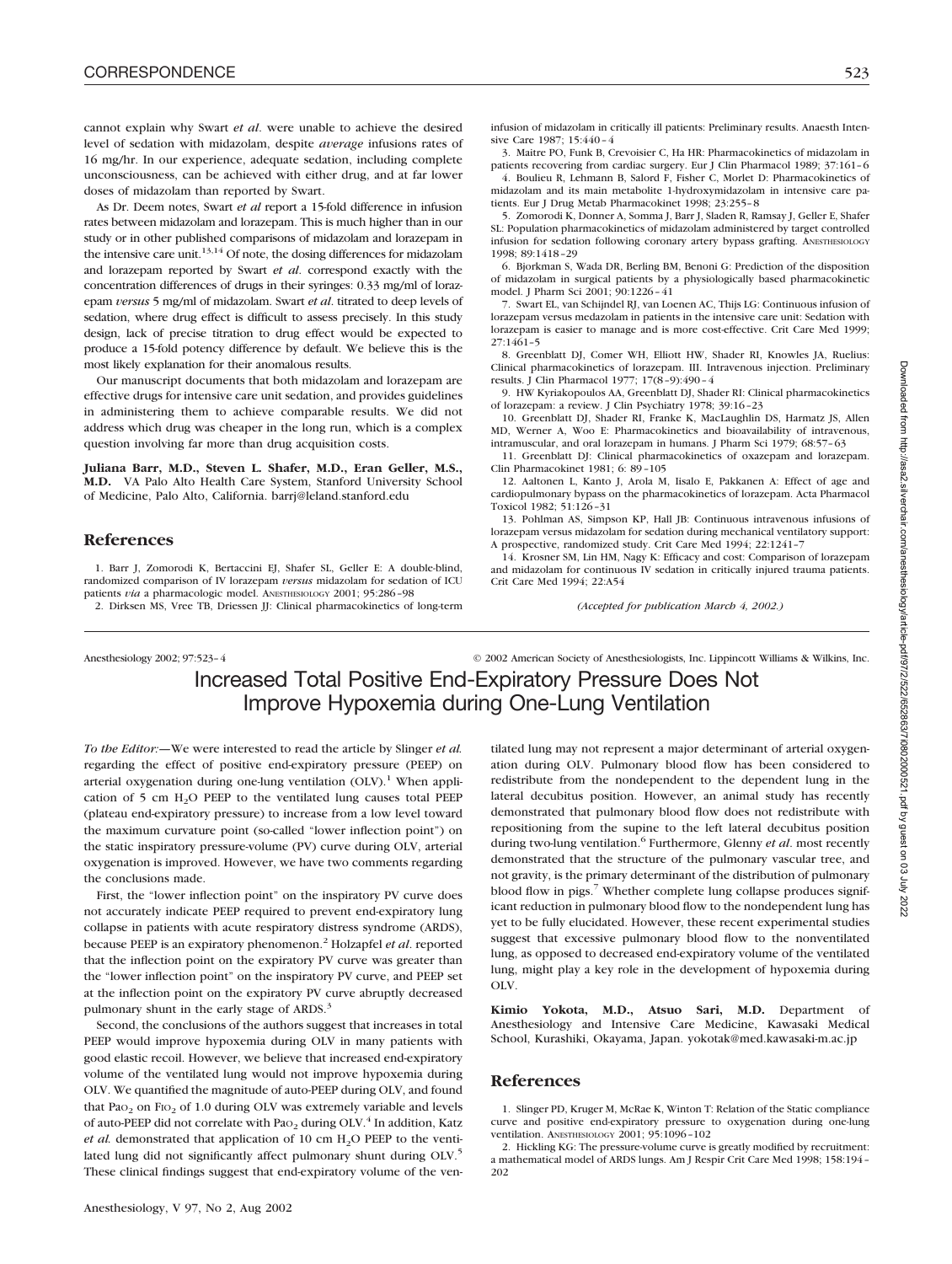3. Holzapfel L, Robert D, Perrin F, Blanc PL, Palmier B, Guerin C: Static pressure-volume curves and effect of positive end-expiratory pressure on gas exchange in adult respiratory distress syndrome. Crit Care Med 1983; 11:591–7

4. Yokota K, Toriumi T, Sari A, Endou S, Mihira M: Auto-positive end-expiratory pressure during one-lung ventilation using a double-lumen endobronchial tube. Anesth Analg 1996; 82:1007–10

5. Katz JA, Laverne RG, Fairley HB, Thomas AN: Pulmonary oxygen exchange during endobronchial anesthesia: Effect of tidal volume and PEEP. ANESTHESIOLOGY 1982; 56:164–71

*In Reply:—*On behalf of my co-authors I would like to thank Drs. Yokata and Sari for their correspondence and for sharing our interest in the pathophysiology of one-lung ventilation (OLV) as it applies to intraoperative management of patients during thoracic anesthesia. Their letter highlights three issues that arise out of our study of the interrelation of positive end-expiratory pressure (PEEP) and lung compliance with oxygenation during one-lung anesthesia:

(1) Would it be more useful to use the inflection point derived from the expiratory limb of the pressure-volume (PV) curve of the ventilated lung, rather than the inspiratory lower inflection point (LIP), as a surrogate marker for the functional residual capacity (FRC) and the optimal endexpiratory lung volume? This is a possibility. As they mention, the expiratory inflection point has been demonstrated to be a useful guide for ventilatory management of patients with ARDS in the intensive care unit. Unfortunately, our experimental protocol did not allow for measurements on the expiratory portion of the PV curve. Although there are important differences in the respiratory mechanics between ARDS patients and those having intraoperative one-lung anesthesia, this would be a worthwhile question to study.

(2) The level of auto-PEEP does not correlate with Pa $o<sub>2</sub>$  during one-lung ventilation (OLV). This is correct. A comparison of the PV curves of two patients with low levels of auto-PEEP in figure 2 and figure  $\beta$  of our manuscript demonstrates this point.<sup>1</sup> The patient in figure 2 had an identifiable LIP, the application of PEEP raised the end-expiratory pressure closer to the LIP level and the patient had an improvement of Pao<sub>2</sub> with PEEP. The patient in figure 3 did not have a measurable LIP. Presumably this patient and others with similar PV patterns do not get down to the level of their FRC at end-expiration and are not helped by applied PEEP. So it is not merely the presence of auto-PEEP but also the underlying lung mechanics that determine whether a patient will benefit from PEEP during OLV.

(3) Gravity and position may not be an important determinant of blood flow redistribution during OLV. The authors quote the study of Mure *et al.*,<sup>2</sup> which was performed in closed-chest dogs to back up their point. While it is correct that we now appreciate that anatomic factors have a major contribution to the distribution of pulmonary blood flow, it is not clear how relevant this is to clinical OLV in the open-chest human. In fact, a recent report has confirmed the importance of operative position on oxygenation during OLV. A study by Watanabe *et al.*,<sup>5</sup> demonstrated that there was a significant difference in oxygenation during OLV dependent on the patients position, with the mean Pa $o<sub>2</sub>$  in the lateral position exceeding that in the supine

6. Mure M, Domino KB, Robertson T, Hlastala MP, Glenny RW: Pulmonary blood flow does not redistribute in dogs with reposition from supine to left lateral position. ANESTHESIOLOGY 1998; 89:483–92

7. Glenny RW, Lamm WJ, Bernard SL, An D, Chornuk M, Pool SL, Wagner WW, Hlastala MP, Robertson HT: Selected contribution: Redistribution of pulmonary perfusion during weightlessness and increased gravity. J Appl Physiol 2000; 89:1239–48

*(Accepted for publication March 4, 2002.)*

Anesthesiology 2002; 97:524 © 2002 American Society of Anesthesiologists, Inc. Lippincott Williams & Wilkins, Inc.

position by greater than 100 mmHg. Since the publication of our manuscript another study has been reported which validates our findings. Fujiwara *et al*. <sup>3</sup> applied PEEP to the ventilated lung or continuous positive airway pressure (CPAP) to the nonventilated lung in a series of patients during OLV. They found that PEEP and CPAP were equivalent therapies and that both significantly increased Pa $o<sub>2</sub>$  during OLV. This is very different from the previous findings of Capan *et al.*,<sup>4</sup> who showed that CPAP clearly increased mean Pao<sub>2</sub> during OLV while PEEP decreased mean PaO2. The difference between these two studies is in the patient populations. Capan studied patients with moderate or severe COPD having thoracotomies for lung cancer surgery. Fujiwara studied patients having OLV for esophageal surgery who are more likely to have normal pulmonary function. This supports our thesis that patients with normal or supra-normal lung elastic recoil (*e.g*. restrictive lung mechanics: pulmonary fibrosis, obesity) are the patients most likely to reach an end-expiratory lung volume below their FRC, and thus are the most likely to benefit from PEEP to the ventilated lung during OLV.

**Peter Slinger, M.D., F.R.C.P.C.,\* Marelise Kruger, M.B., Ch.B., F.R.C.A., Karen McRae, M.D., F.R.C.P.C., Timothy Winton, M.D., F.R.C.S.C.** \*Department of Anesthesia, University of Toronto, Toronto General Hospital, Toronto, Ontario, Canada. peter.slinger@uhn.on.ca

# **References**

1. Slinger PD, Kruger M, McRae K, Winton T: Relation of the Static compliance curve and positive end-expiratory pressure to oxygenation during one-lung ventilation. ANESTHESIOLOGY 2001; 95:1096–102

2. Mure M, Domino KB, Robertson T, Hlasta MP, Glenny RW. Pulmonary blood flow does not redistribute in dogs with reposition from supine to left lateral position. ANESTHESIOLOGY 1998; 89:483–92

3. Fujiwara M, Abe K, Mashimo M. The effect of positive end-expiratory pressure and continuous positive airway pressure on the oxygenation and shunt fraction during onelung ventilation with propofol anesthesia. J Clin Anesth 2001; 13:473–7.

4. Capan LM, Turndorf H, Patel C, Ramanathan S, Acinapura A, Chalon J. Optimization of arterial oxygenation during one-lung anesthesia. Anesth Analg 1980; 59:847–51

5. Watanabe S, Noguchi E, Yamada S, Hamada N, Kano T. Sequential changes of arterial oxygen tension in the supine position during one-lung ventilation. Anesth Analg 2000; 90:28–34

*(Accepted for publication March 4, 2002.)*

Anesthesiology 2002; 97:524–5 © 2002 American Society of Anesthesiologists, Inc. Lippincott Williams & Wilkins, Inc.

# Another Explanation for Bowel and Bladder Dysfunction after Spinal Bupivacaine

*To the Editor:—*We wish to comment on the letter by Drs. Mardirosoff and Dumont<sup>1</sup> describing the case of a patient who experienced bowel and bladder dysfunction after receiving bupivacaine spinal anesthesia. Although direct neural toxicity of several local anesthetics has been reported, $2,3$  other factors could be involved in producing the symptoms described by the authors, including lumbar puncture with no drug injection.<sup>4</sup> Positioning the patient for surgery, *i.e.*, knee arthroscopy, can be an important factor. The authors did not mention how the patient was positioned on the operating table. It is known that knee arthroscopic procedures have independently been related to transient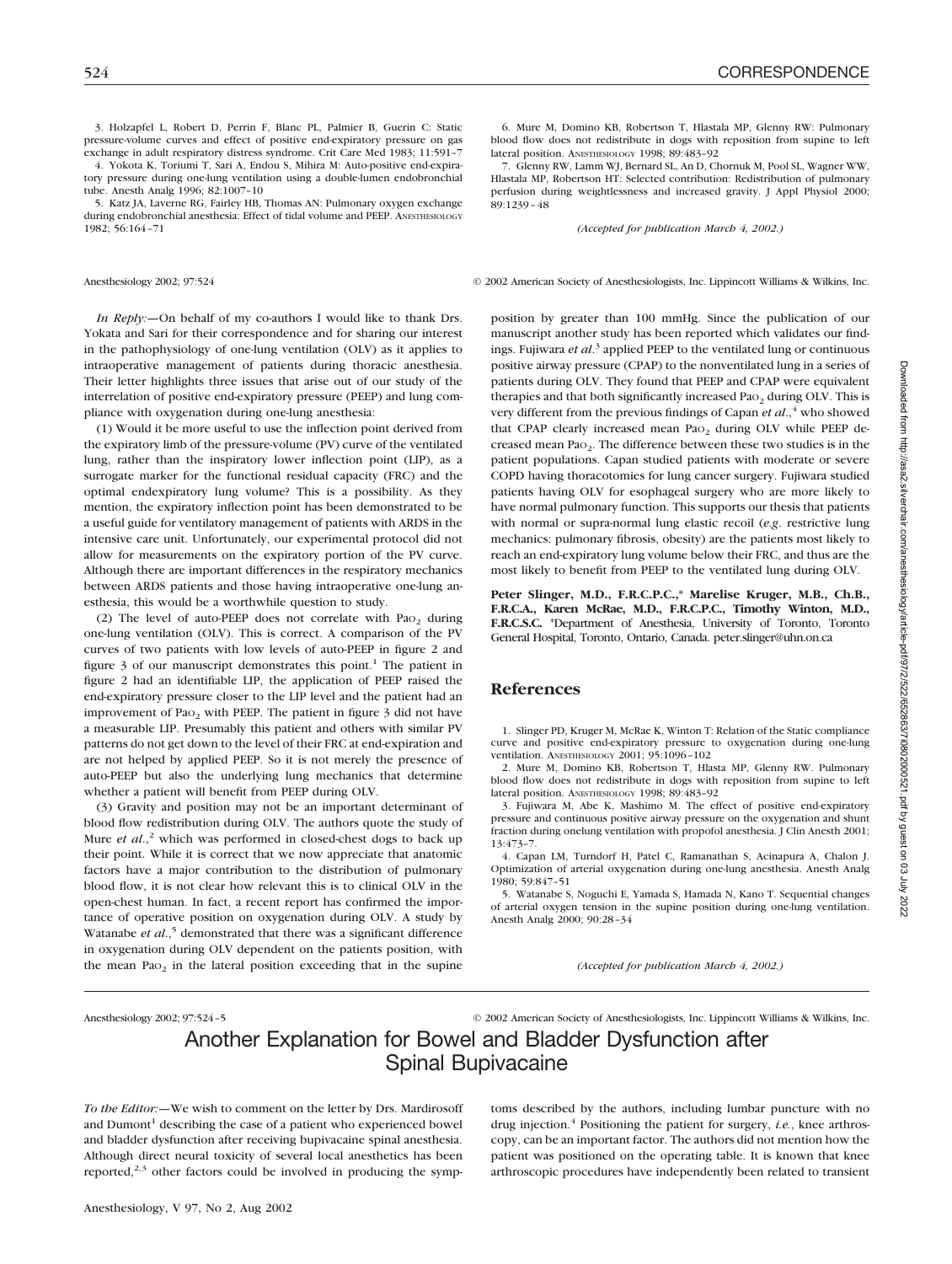neurologic syndrome, $1$  probably caused by surgical positioning together with muscle relaxation if a spinal anesthetic has been employed. Knee arthroscopy usually involves positioning the lower limbs into a device designed to secure the limb but permitting some mobilization for surgical manipulation. Because the authors did not refer to the particular device used, the reader cannot know if this influenced the development of the symptoms the patient experienced. In some instances the pressing device is situated excessively high on the limb, or a perineal bumper is used to secure the patient's body. Both can compress the perineal muscles or nerves (*i.e.*, the III–IV sacral roots constituting the pudendal nerve, and the V sacral and I coccygeal roots) and produce transient peripheral neurologic lesions (similar to a low cauda equina syndrome), which improved in a few hours or days. The perineal nerves are involved in sphynctereal control, $5$  and the trauma produced must have induced sphynctereal dysfunction as feces and urine incontinence.

In conclusion, if a transient neurologic dysfunction occurs in a patient who has received spinal anesthesia, not only the drugs used can be the cause, provided morphologic diagnostic studies excluded other causes. However, we agree with the authors that the actual cause of symptoms cannot be elucidated completely in most cases.

*In Reply:—*We wish to thank Drs. Errando and Peiró for their remarks. The position of the patient on the operating table was supine, the device used to secure the limbs by our surgeon was a lateral external holding device situated in the upper third of the limb. There was no bumper on the perineal region.

Although we agree that the positioning of the patient can account for some neurologic injuries, it seems quite difficult to explain how, in a case like this one, an external compression device (perineal bumper) could harm the perineal nerves with sphynctereal control that lies in the deep structures of the perineum, without inducing any sensory losses in the perineal region. $1$  We might also add that other etiologies, such as hysterical conversions, are also possible, although of a lower probability.2

Anesthesiology 2002; 97:525 © 2002 American Society of Anesthesiologists, Inc. Lippincott Williams & Wilkins, Inc.

# Epidural Analgesia and Labor: Lack of Efficacity of Walking on Labor Duration due to Short Duration of Walking Time

*To the Editor:—* We read the article by Dr. Vallejo *et al.*<sup>1</sup> with great interest. In their report the authors found that epidural analgesia followed by walking or sitting does not shorten the labor duration from epidural insertion to complete cervical dilatation.

Our opinion is that the lack of efficacy of walking shown in your study may be caused by the short duration of the walking time. Our experience is that walking for a minimum of 1 h results in shortening of the first stage of labor. It would be interesting to know if in your study a correlation between walking duration and total labor duration was found.

The incidence of low back pain after epidural analgesia does not seem to have been taken into account, and we were very surprised by this. The hypothesis of unnatural position (lack of mobility) following sensory block is frequently evoked as one of important etiology of new onset postpartum back pain after epidural analgesia.<sup>2-5</sup>

The use of ambulation after epidural analgesia could improve and decrease the incidence of low back pain after childbirth. We would welcome your point of view on this point.

**Carlos L. Errando, M.D., Ph.D., Celsa Peiró, M.D., Ph.D.** Servicio de Anestesiología, Reanimación y Tratamiento del Dolor, Hospital General Universitario de Valencia, Valencia. Spain. errando@ctv.es

# **References**

1. Mardirosoff C, Dumont L: Bowel and bladder dysfunction after spinal bupivacaine. ANESTHESIOLOGY 2001; 95:1306

2. Liu SS, McDonald SB: Current issues in spinal anesthesia. ANESTHESIOLOGY 2001; 94:888–906

3. Rowlingson JC: To avoid "Transient neurologic symptoms:" The search continues. Reg Anesth Pain Med 2000; 25:215–7

4. Errando CL: Transient neurologic syndrome, transient radicular irritation, or postspinal musculoskeletal symptoms: Are we describing the same "syndrome" in all patients? Reg Anesth Pain Med 2001; 26:178–9

5. Sistemas neuromusculares del periné, Anatomía Humana, 1st edition. Edited by Smith-Agreda V. Valencia, Editorial Facta, 1977, pp 25–41

*(Accepted for publication March 7, 2002.)*

Anesthesiology 2002; 97:525 © 2002 American Society of Anesthesiologists, Inc. Lippincott Williams & Wilkins, Inc.

**Chahé Mardirosoff, M.D.,\* Lionel Dumont, M.D.** \*Department of Anesthesiology, Polyclinique de Savoie, France. chahe@yahoo.com

# **References**

1. Raj PP, Pai U, Rawal N: Techniques of regional anesthesia in adults, Clinical Practice of Regional Anesthesia, 1<sup>st</sup> edition. Edited by Raj PP. New York, Churchill Livingstone, 1991, pp 271–365

2. Laraki M, Orliaguet GA, Flandin C, Merckx J and Barrier G: Hysterical paraplegia as a cause of transient paraplegia after epidural anesthesia. Anesthesia Analgesia 1996; 83:876–7

*(Accepted for publication March 7, 2002.)*

**Ignace Sandefo, M.D., Thierry Lebrun, M.D., Bruno Polin, M.D., Dominique Olle, M.D.** Département d'Anesthésie-Réanimation, Clinique Saint Paul, Clairière, Fort-De-France, Martinique, France. Ignacesandefo@hotmail.com

# **References**

1. Vallejo MC, Firestone LL, Mandell GL, Jaime F, Makishima S, Ramanathan S: Effect of epidural analgesia with ambulation on labor duration. ANESTHESIOLOGY 2001; 95:857–61

2. MacArthur C, Lewis M, Knox EG, Crawford JS: Epidural anaesthesia and long term backache after childbirth. BMJ 1990; 301:9–12

3. Russell R, Groves P, Taub N: Assessing long term backache after childbirth. BMJ 1993; 306:1299–303

4. Breen TW, Ransil BJ, Groves PA, Oriol NE: Factors associated with back pain after childbirth. ANESTHESIOLOGY 1994; 81:29–34

5. MacArthur A, MacArthur C: Epidural anaesthesia and low back pain after delivery: a prospective cohort study. BMJ 1995; 311:1336–9

*(Accepted for publication March 13, 2002.)*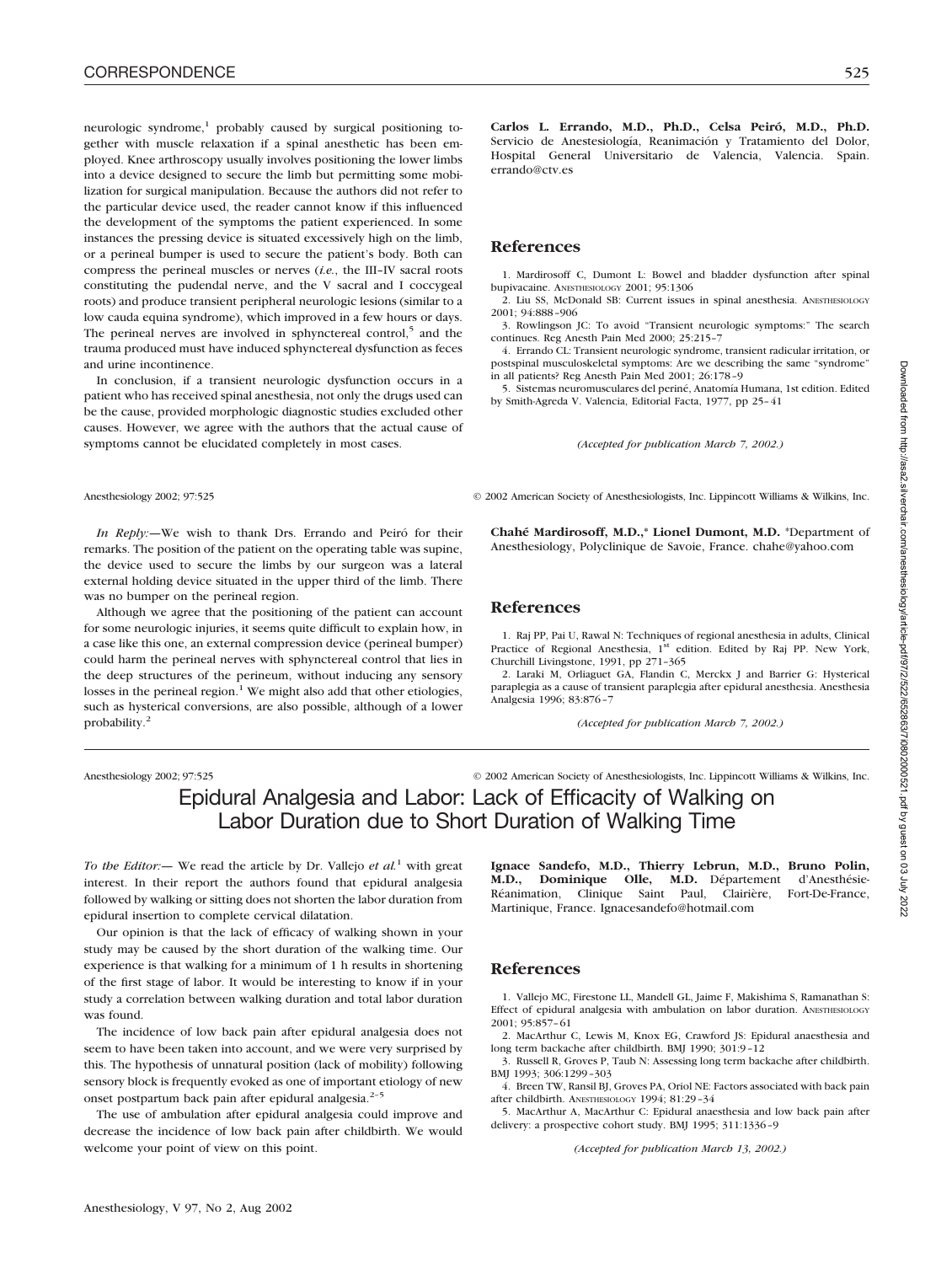*In Reply:—*We appreciate with interest the concerns Dr. Sandefo *et al*. have regarding the lack of efficacy of walking with ambulatory epidural analgesia (AEA). Although our study did not have sufficient power to show statistical significance (if any) in the duration of stage II labor or total labor duration, we did show AEA with walking or sitting did not shorten labor duration from the time of epidural insertion to complete cervical dilatation.<sup>1</sup>

It is the opinion and experience (nonpublished) of Sandefo *et al*. that parturients who ambulate for a minimum of 1 h have shorter labors. The upright position and ambulation are reported to shorten labor.<sup>1</sup> In our study, ambulatory patients walked for  $25.0 \pm 23.3$  min and sat upright in a chair for  $40.3 \pm 29.7$  min which, when combined, adds up to over 1 h.<sup>1</sup> Interestingly, there are at least three other groups who have shown no significant difference in the duration of labor when allowed to ambulate with regional anesthesia.<sup>2-4</sup> In addition, as in our study  $(P = NS)$ , Asselineau found slightly higher labor duration with ambulation. $1,3$ 

Unfortunately, the incidence of low back pain after ambulatory analgesia was not one of our measured outcomes, but we did show no differences in Visual Analogue Scale (VAS) scores before and after epidural insertion, at complete cervical dilatation, and at the start of stage II labor.<sup>1</sup>

Anesthesiology 2002; 97:526 © 2002 American Society of Anesthesiologists, Inc. Lippincott Williams & Wilkins, Inc.

Regardless of the effect AEA has on labor duration, the biggest advantage of AEA is that it spares motor function, allowing for mobility during labor, and does not impede the ability to push during delivery.

**Manuel C. Vallejo, M.D., Sivam Ramanathan, M.D.** Department of Anesthesiology, Magee Women's Hospital, University of Pittsburgh, School of Medicine, Pittsburgh, Pennsylvania. vallejomc@anes.upmc.edu

## **References**

1. Vallejo MC, Firestone LL, Mandell GL, Jaime F, Makishima S, Ramanathan S: Effect of epidural analgesia with ambulation on labor duration. ANESTHESIOLOGY 2001; 95:857–61

2. Collis RE, Harding SA, Morgan BM: Effect of maternal ambulation on labour with low-dose combined spinal-epidural analgesia. Anaesthesia 1999; 54:535–9 3. Asselineau D: Does ambulation under epidural analgesia during labor mod-

ify the conditions of fetal extraction? Contracept Fertil Sex 1996; 24:505–8 4. Bloom SL, McIntire DD, Kelly MA, Beimer HL, Burpo RH, Garcia MA, Leveno

KJ: Lack of effect of walking on labor and delivery. N Engl J Med 1998; 339:76–9

*Accepted for publication March 13, 2002.*

# Anesthesiology 2002; 97:526 © 2002 American Society of Anesthesiologists, Inc. Lippincott Williams & Wilkins, Inc. Potential Choking Hazard when Using a Scented Pen

*To the Editor:—*We report a potential choking hazard with medical equipment in a 3-yr-old boy scheduled for diagnostic bronchoscopy. The backshell of a transparent facemask was swiped with a scented pen (T 5000 Mask-Ease pens, Trident Medical International, Indianapolis, IN) to facilitate the acceptance of the mask by the child. Inhalational induction was uneventfully performed with sevoflurane in oxygen/nitrous oxide.

During mask ventilation, a floating foreign body was observed by the attending staff anesthesiologist within the transparent facemask (Laerdal Infant Mask, Laerdal Medical, Stavanger, Norway), although it was undetectable for the ventilating anesthesiologist (fig. 1, top).

Mask ventilation was interrupted for a short time for inspection of the backshell of the mask, from which the foreign body was removed (fig. 1, middle). Further inspection showed it to be a broken tip from the Mask-Ease pen (fig. 1, bottom). Two additional cases of broken tips had previously occurred in our department but the tip had been detected before the facemask was used.

The choking potential of foreign bodies in children has not only been reported in connection with common foods and toys, but also with medical equipment such as syringe caps, the caps of inflatable face masks, and nasal cannulas.<sup>1-3</sup> To our knowledge, there has been no publication until now about the choking hazard when using scented pens. The application of scented substances, such as Cherry or Bubble-gum, on the backshell of the facemask is an upcoming facility to make inhalational induction or preoxygenation in children more comfortable. However, as demonstrated in our case, the use of such pens carries the risk of accidentally placing a foreign body in the airway equipment and thus represents a potential choking hazard to the patient.

**Anita Cornelius, M.D., Markus Weiss, M.D.** Department of Anaesthesia, University Children's Hospital, Zurich, Switzerland. markus.weiss@kispi.unizh.ch



**Fig. 1. Transparent facemask with the broken tip of the Mask-Ease pen within the facemask section (***top***). Cross-section of the facemask with the broken tip of the scented pen (***middle***). Mask-Ease pen with the broken tip after swiping the tip across the backshell of the mask (***bottom***).**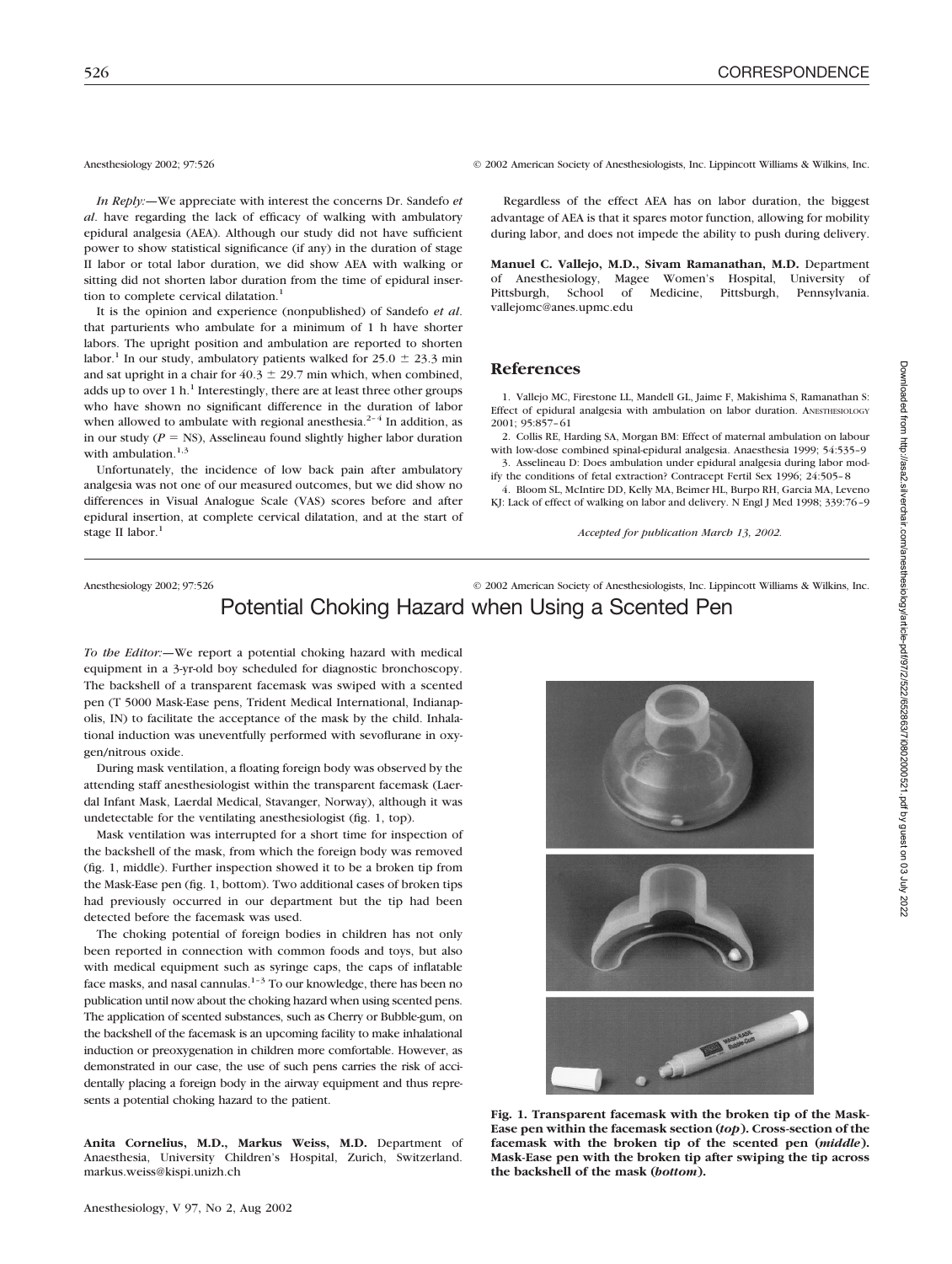# **References**

1. Botash AS: Syringe caps: An aspiration hazard. Pediatrics 1992; 90:92–3

2. Gunter JB: A potential choking hazard (letter). ANESTHESIOLOGY 1996; 85:228

Anesthesiology 2002; 97: © 2002 American Society of Anesthesiologists, Inc. Lippincott Williams & Wilkins, Inc.

immediate recall of all Mask-Ease scented pens from the market and a discontinuation of any and all future sales of the Mask-Ease scented

**Bob Richmond, President** Trident Medical International, Inc.,

*(Accepted for publication March 6, 2002.)*

3. Pan PH: A choking hazard during nasal end-tidal  $CO<sub>2</sub>$  monitoring (letter).

*(Accepted for publication March 6, 2002.)*

*In Reply:—*The T5000 Mask-Ease scented pens were purchased from an outside vendor of Trident Medicals and sold to a few specific customers in the European Market only. After receiving the initial complaint from the University Children's Hospital in Zurich, Switzerland, a thorough investigation into the root cause of the problem was performed by the Trident Medical quality assurance department.

The conclusions drawn from this investigation and analysis led to the

Anesthesiology 2002; 97:527–8 © 2002 American Society of Anesthesiologists, Inc. Lippincott Williams & Wilkins, Inc.

# Vulpian and Not Claude Bernard first Proposed the Hypothesis of the Motor End-Plate as the Site of Action of Curare

ANESTHESIOLOGY 1997; 87:451

pens by Trident Medical International.

Indianapolis, IN. brichmond@parholdings.com

*To the Editor:—*Within the anesthesia community, it is commonly believed that Professor Claude Bernard, M.D. (1813–1878), was the first to postulate the motor end-plate as the point of action of curare.

It is certain that he demonstrated experimentally first on a whole curarized frog, that muscle retained its activity when directly stimulated, and second, in the frog model of Galvani in which one leg was protected from the curare by a vascular ligature, that sensory nerves were not affected by curare. However, his position regarding the effect of curare on motor nerve is not so clear. After these experiments he concluded that the motor nerve itself was paralyzed.<sup>1</sup> However, in an experiment with a nerve-muscle preparation where the nerve and then the muscle were successively bathed in a curare solution, he noted that the nerve could be immersed in the curare without loosing its function.<sup>2</sup> He proposed to the Academy of Sciences that the nerve was affected right next to the muscle during its final *ramuscules* (ramifi-

Presented at the Satellite Meeting of History of Anesthesia Section Programme, World Congress, McGill University, Montreal, Canada, June 10, 2000.



Anesthesiology, V 97, No 2, Aug 2002

cations). $3$  He was therefore very close to the correct interpretation, and indeed, the term motor end-plate would later appear in his writing.<sup>4</sup> Nevertheless at the same time, he continued to defend the idea that nerve was destroyed by curare.<sup>5</sup> In addition, he later arrived at an another strange conclusion. He based his view on one observation (whose validity was questioned by Professor Alfred Vulpian, M.D.) where, in a lightly curarized frog, electrical stimulation of the medullar roots leading to the motor nerves was without effect while stimulation of the nerve still produced a response. He concluded that curare uncoupled the nerve from the cord, *i.e.*, the reflex arc was interrupted at the level of the spinal cord and that this was the point of action of curare. Using his own term, curare somehow unhooks (*décroche*) the nerve from the cord. These theories were set out in his "Leçons" of 1865<sup>4</sup> and were again asserted in his last published text about curare where he talked of an unhooking and paralysis coming from the central and not peripheral nervous system.<sup>6</sup> At the end of his life, he still planned new experiments. In his personal notebook, edited long after his death, there are 21 references to curare. For example, he wrote,

> **Fig. 1. Notes illustrating a research project (from reference 7, p. 182)7 : "Fonder mon expérience pour l'action du curare sur la mort du nerf (. . .); en touchant l'artère, il n'y a plus de mouvements réflexes. En excitant le nerf en A, il y a contraction, donc conclure: le nerf est décroché. Quand les . . . (?) reflexes cessent, le nerf est décroché." "Basing my experiment about the action of curare on nerve death (. . .); When touching the artery (***i.e. stimulation of the reflex arc***) there is no longer any reflex movement. When stimulating the nerve at point A there is a contraction. Therefore conclusion: the nerve is unhooked. When the . . .(?) reflexes cease, the nerve is unhooked."**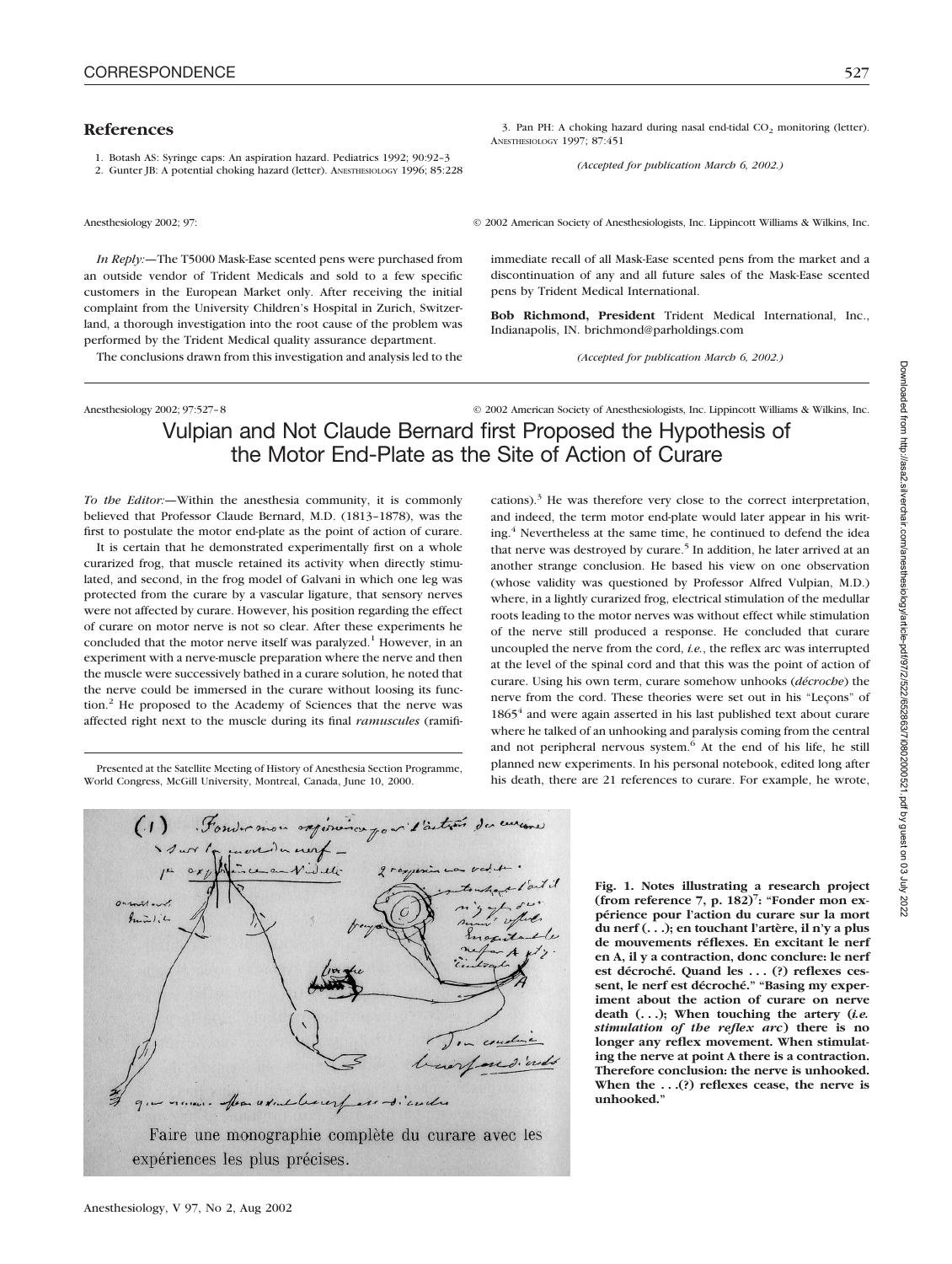"One could do a neat experiment with curare and strychnine, with the aim of showing that the motor nerve becomes separated from the cord."7 He illustrated his ideas with diagrams, one of which is shown in figure 1. Had he more time to live and to perform these experiments, perhaps Claude Bernard would have been aware of his error.

It was Alfred Vulpian (1826–1887) who refuted Claude Bernard's hypothesis. Drawing on the publications of contemporary physiologists (especially Wilhelm Kühne, a Berliner physiologist, and Dr. Charles Rouget, Professor of Physiology at Montpellier Faculty) and his own research and reasoning, it is evident from his notes that he had concluded the action of curare to be on the motor end-plate, a concept that was clearly stated in 1875.<sup>8</sup> The fact that Vulpian's work is not widely known outside of France may have led to a mistaken view of the role of Claude Bernard in correctly identifying the true nature of the neuromuscular junction.

The author thanks David J. Baker, M.Phil., D.M., F.R.C.A, (attaché-Consultant, Hôpital Necker Enfants- Malades, Paris, France) for his informed translation.

**Marie Thérèse Cousin, M.D.** Professor of Anesthesiology, University of Paris; Department of Anesthesiology, Hôpital Broussais, Paris. cousin.mth@wanadoo.fr

## **References**

1. Bernard C, Pelouze IJ: Curare: Recherches sur la composition et les effets de ce même poison végétal. CR Acad Sci, 1850; 30:533–7

2. Bernard C: Leçons sur les effets des substances toxiques et médicamenteuses. Paris, Baillière, 1857, p 309

3. Bernard C: Analyse physiologique des propriétés des systèmes musculaires et nerveux au moyen du curare. CR Acad Sci, 1856; 43:825–9

4. Bernard C: Cours de médecine expérimentale, Revue des Cours Scientifiques. Paris, 1864–1865, 3:242–6

5. Bernard C: Leçons sur la physiologie et la pathologie du système nerveux. Paris, Baillière, 1858, p. 199

6. Bernard C: De la physiologie générale. Paris Hachette, 1872; 230–7

7. Bernard C: Pensées: Notes détachées. Paris, Baillière 1937;193

8. Vulpian A: Leçons sur l'action physiologique des substances médicamenteuses et toxiques. Paris, Doin, 1882, pp. IV, 220, 240, 255, 268

*(Accepted for publication February 7, 2002.)*

Anesthesiology 2002; 97:528-9 © 2002 American Society of Anesthesiologists, Inc. Lippincott Williams & Wilkins, Inc.

Manual Occlusion of the Internal Jugular Vein during Subclavian Vein Catheterization: A Maneuver to Prevent Misplacement of Catheter into Internal Jugular Vein

*To the Editor:—* Recently our group published a simple method for detecting the misplacement of a subclavian vein catheter into the ipsilateral internal jugular vein  $(IIV)$ .<sup>1</sup> This technique involved the manual compression of the ipsilateral IJV while transducing the catheter. A clear increase in pressure was noted when the catheter tip was in the IJV. We have now performed a follow-up study to see if a variation on this technique could be used to prevent entry of the subclavian vein catheters into the ipsilateral IJV.

The institute's ethics committee for human studies approved the study. Two hundred adult surgical patients scheduled for central venous cannulation *via* the subclavian approach were included. Patients with chest or neck deformities were excluded. Informed written consent was obtained from all patients. The patients were randomly assigned to one of two groups. All patients were awake, lying supine with head turned to their left. After aseptic preparation and lidocaine infiltration the right subclavian vein was located with the 22-guage hypodermic needle on a syringe, using a standard infraclavicular approach. An 18-guage introducer needle was then inserted and free flow of venous blood was confirmed. The "J-tip" guidewire was threaded through the introducer needle into the subclavian vein. During passage of the guidewire, the ipsilateral IJV was manually compressed in the supraclavicular area in patients belonging to the study group. In the control group the guidewire was inserted without external compression. The IJV was compressed with the index finger of the hand holding the introducer needle while the guidewire was inserted with the other hand of the operator (fig. 1). After placement of the guidewire, the needle was withdrawn and the catheter was passed over the wire (typically 10–12 cm). During placement of the guidewire and the catheter, patients were asked if they felt giddiness, pain, or any unusual sensation in the ear or throat. Difficulty experienced by the operator during insertion was also noted. On conclusion of the procedure, a chest x-ray was performed and the position of the catheter was identified. The incidence of subclavian vein catheter misplacements and untoward effects were noted. Demographic data were analyzed using the Student *t* test.



**Fig. 1. The introducer needle is held** *in situ* **after puncture of the subclavian vein. The ipsilateral internal jugular vein (lying beneath the shaded area) is compressed externally in the supraclavicular area with the index finger of the left hand during the introduction of the "J-tip" guidewire with the right hand.**

The characteristics of the patients in both groups were comparable (table-1). Ninety-eight patients in the control group and 97 patients in the study group had successful cannulation of the subclavian vein with the introducer needle. In the control group there were seven (7.14%) misplaced catheters detected with chest x-ray; six (6.12%) patients had misplacement of catheter into the ipsilateral IJV, and one (1.02%) into the contralateral subclavian vein. In the study group there were two (2.06%) misplaced catheters and both were in the contralateral subclavian vein. Difficulty was experienced during guidewire insertion with 4 patients of the control group and with 9 patients of the study group. Two patients in each group had mild pneumothoracies, which appeared on the chest x-ray. None of the study group patients complained of any untoward effects. Three patients in the control group complained of pain in the right ear and one patient experienced trickling sensations in the throat during the placement of the guidewire. No difficulties were encountered during the insertion of the

Support was provided by Sanjay Gandhi Postgraduate Institute of Medical Sciences, Lucknow, India.